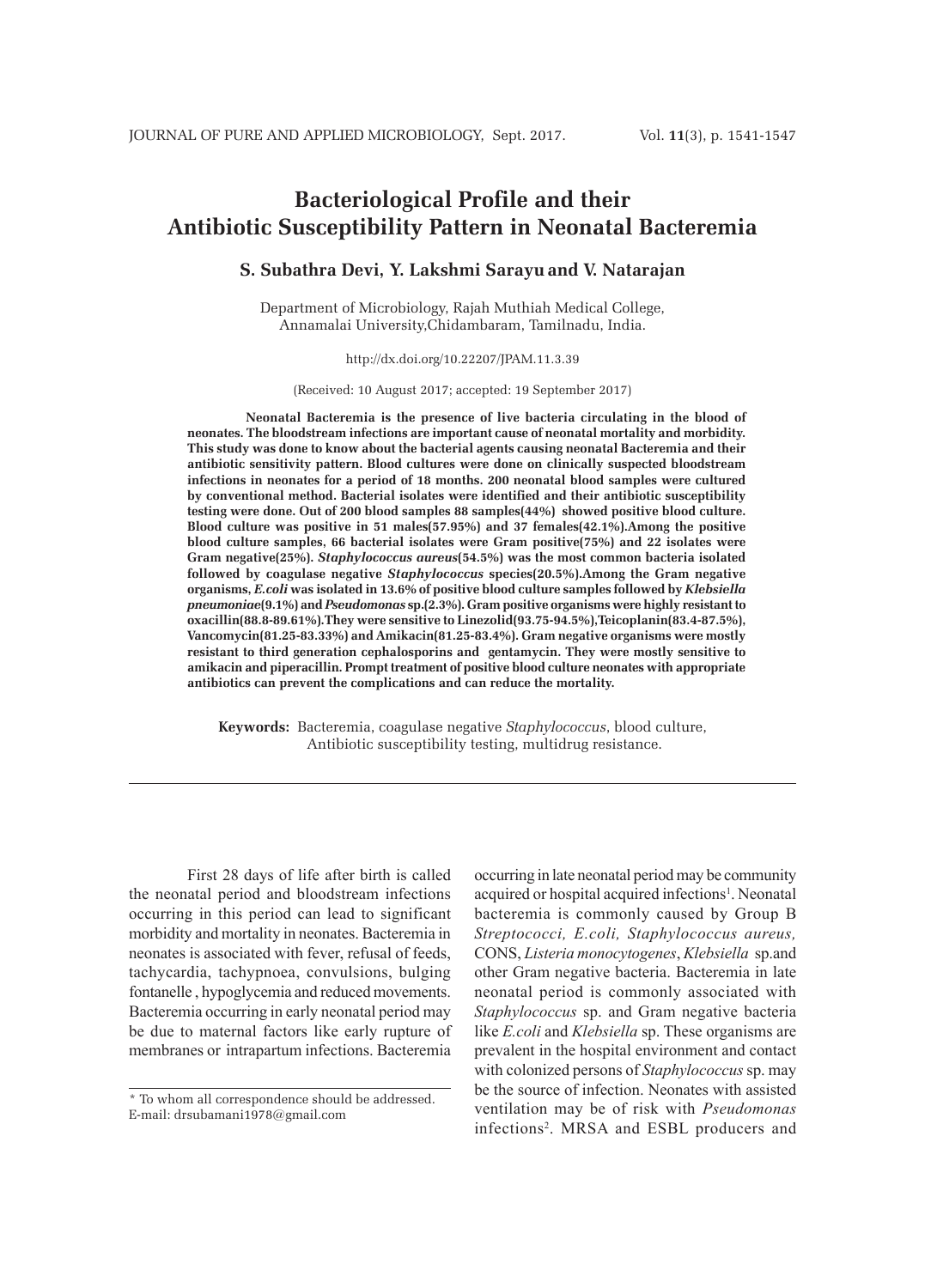multidrug resistant Gram negative organisms are to be considered in the treatment of neonatal bacteremia .This study was conducted to know about the bacteriological agents causing neonatal bacteremia and their susceptibility pattern. This will help in the treatment of neonatal bloodstream infections which is one of the leading cause of neonatal morbidity and mortality<sup>3</sup>.

## **MATERIALS AND METHODS**

## **Study period**

18 months from Jan 2016 to Jun 2017.

**Type of study**

cross sectional prospective study

# **Sample size**

200 neonatal blood culture samples

# **Inclusion criteria**

Neonates with features suggestive of bloodstream infections associated with systemic inflammatory response with no localized focus of infection.

# **Exclusion criteria**

Neonates who had received prior antibiotics and birth weight less than 1000 gms. **Neonatal risk factors**

Low birth weight, prematurity, meconium aspiration, birth asphyxia, indwelling intravenous

|       | Blood culture samples                   |                                     |
|-------|-----------------------------------------|-------------------------------------|
| Total | Culture positive<br>$N(\%)$             | Culture negative<br>$N\binom{0}{0}$ |
| 200   | 88(44%)                                 | 112(66%)                            |
|       | Culture positive organisms              |                                     |
| Total | Males<br>$N\binom{0}{0}$                | Females<br>$N\frac{\omega}{\omega}$ |
| 88    | 51(57.95%)                              | $37(22.1\%)$                        |
|       | Gram positive organisms                 |                                     |
| Total | Staphylococcus<br><i>aureus</i> $N(\%)$ | <b>CONS</b><br>$N\binom{0}{0}$      |
| 66    | 48(72.73%)                              | 18(37.5%)                           |
|       |                                         |                                     |

J PURE APPL MICROBIO*,* **11**(3), SEPTEMBER 2017.

canula for more than 10 days and continuous positive airway pressure.

#### **Maternal risk factors**

Early rupture of membranes, genitourinary infections, recurrent abortions and amniocentesis. **Procedure**

After proper hand washing, the skin over the venepuncture site is disinfected with povidone solution and 70% ethyl alcohol. The flip-off cap in the neonatal blood culture bottle is removed and disinfected with spirit. With strict aseptic precautions 2 ml of blood is collected from the neonates and with the same syringe the blood is transferred into the blood culture bottle with  $20$  ml of BHI broth<sup> $4,5$ </sup>. The blood culture bottle is immediately transported to the Microbiology laboratory and it should be never refrigerated. It is incubated at 37 degree C and daily examined for the presence of bacterial growth. Bacterial growth is indicated by the presence of turbidity in the broth and hemolysis. Subcultures are made from the broth daily for first three days and then alternate days upto seven days. Subcultures are made in blood agar and MacConkey agar. Bacterial isolates are identified by colony characteristics, Gram staining, growth on special media and biochemical properties like catalase and oxidase test, coagulase test, motility, IMViC test, urease test, TSI agar test. Antibiotic susceptibility testing is done by Kirby Bauer method with specific antibiotic discs. Bacterial inoculum is compared with 0.5 McFarland standard and lawn culture is streaked on Muller Hinton agar<sup>6,7</sup>. The results are interpreted as per CLSI guidelines. ATCC strains are used as standard strains.

|       | Culture positive organisms       |                                   |                           |
|-------|----------------------------------|-----------------------------------|---------------------------|
| Total | Gram positive<br>$N\binom{0}{0}$ |                                   | Gram negative<br>$N(\%)$  |
| 88    |                                  | 66(75%)                           | 22(25%)                   |
|       | Gram negative organisms          |                                   |                           |
| Total | E coli<br>$N\binom{0}{0}$        | Klebsiella sp.<br>$N\binom{0}{0}$ | Pseudomons sp.<br>$N(\%)$ |
| 22    | $12(54.5\%)$                     | $8(36.36\%)$                      | $2(9.09\%)$               |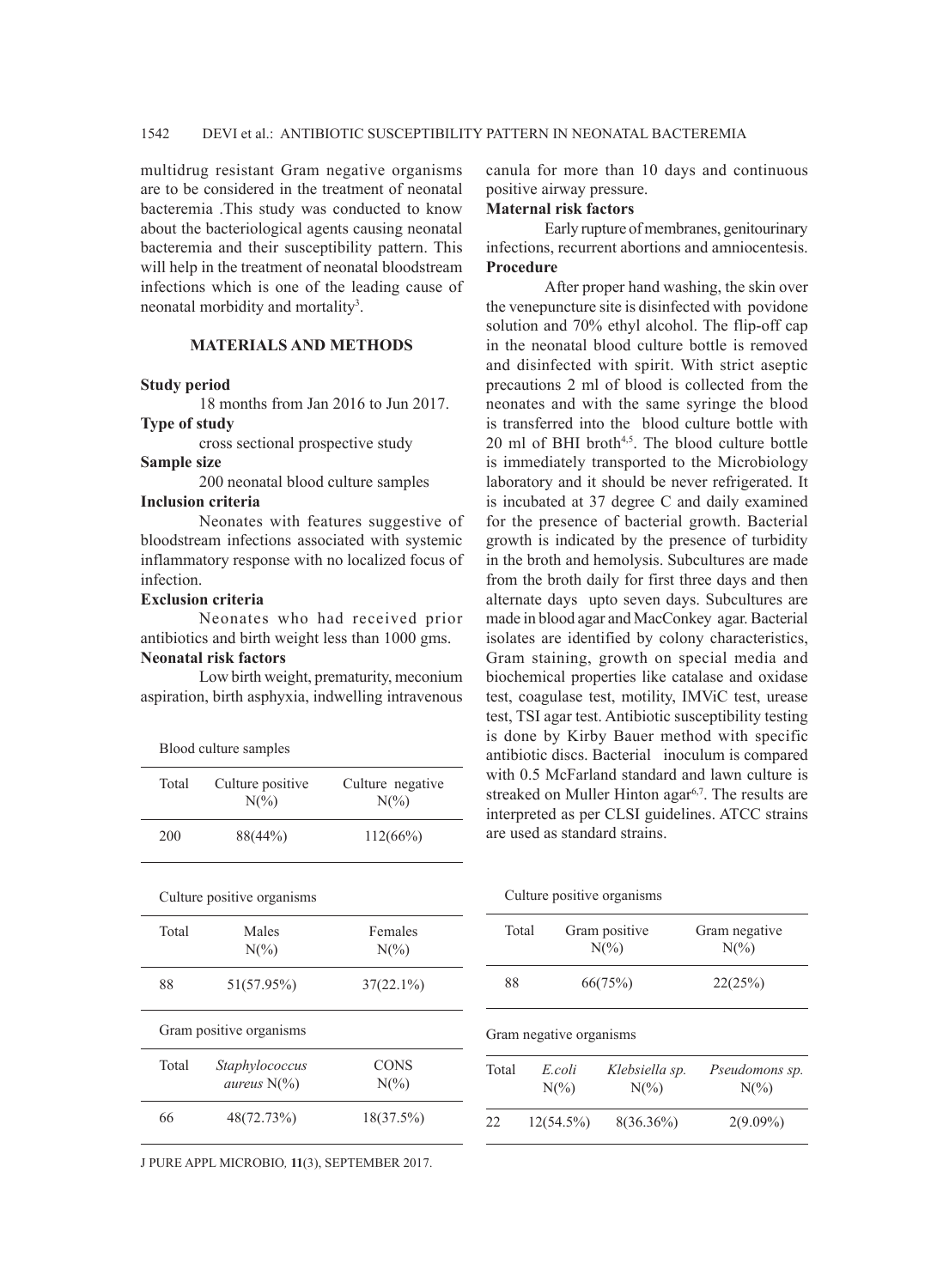## **Quality control**

Uninoculated blood culture bottle is also incubated and looked for any bacterial growth. **Data analysis**

Chi-square test was used. P value of 0.05 or less than that was considered as statistically significant.

## **Antibiotic discs used**

### **Gram positive organisms**

Oxacillin(5  $\mu$ g), erythromycin(15  $\mu$ g), vancomycin(30  $\mu$ g), linezolid(30  $\mu$ g), gentamycin(10 µg), amikacin(30 µg), ciprofloxacin(5 µg), clindamycin(10 µg), chloramphenicol(30  $\mu$ g) and teicoplanin(30  $\mu$ g).

| <b>Table 1.</b> Drug sensitivity pattern for Gram positive |           |  |  |
|------------------------------------------------------------|-----------|--|--|
|                                                            | organisms |  |  |

| Drug            | Staphylococcus<br>aureus (48)<br>$N\binom{0}{0}$ | CONS(18)<br>$N\binom{0}{0}$ |  |  |
|-----------------|--------------------------------------------------|-----------------------------|--|--|
| Oxacillin       | 5(10.41)                                         | 2(11.2)                     |  |  |
| Erythromycin    | 4(8.3)                                           | 2(11.2)                     |  |  |
| Vancomycin      | 39(81.25)                                        | 15(83.33)                   |  |  |
| Linezolid       | 45(93.75)                                        | 17(94.5)                    |  |  |
| Gentamycin      | 15(31.25)                                        | 4(32.3)                     |  |  |
| Amikacin        | 39(81.25)                                        | 15(83.4)                    |  |  |
| Ciprofloxacin   | 25(52.1)                                         | 10(65.6)                    |  |  |
| Clindamycin     | 39(81.25)                                        | 15(83.4)                    |  |  |
| Chloramphenicol | 25(52.1)                                         | 10(55.55)                   |  |  |
| Teicoplanin     | 42(87.5)                                         | 15(83.4)                    |  |  |

## **Gram negative organisms**

ciprofloxacin (5 µg), gentamicin (10 µg), amikacin (30 µg), Cefotaxime (30 µg), Cefoperazone (75 µg), trimethoprimsulfamethoxazole (1.25/23.75 µg),nalidixic acid (30 µg), Ampicillin (10 µg), Piperacillin (100 µg) and chloramphenicol (30 µg).

## **RESULTS**

Out of 200 neonatal blood culture samples, 88 samples (44%) showed positive blood culture. In the positive blood culture samples, 51 were males( 57.95%) and 37(42.05%) were females<sup>8</sup>.

Neonates presented with fever, respiratory distress, tachycardia, refusal of feeds and jaundice.

In the positive blood culture samples, 66(75%) were Gram positive organisms and 22(25%) were Gram negative organisms. Among the Gram positive organisms, Staphylococcus aureus were isolated in 48 samples (72.72%) and CONS were isolated in 18 samples(27.27%). Among the Gram negative organisms, *E.coli* were isolated in 12 samples (54.55%)and *Klebsiella*  sp. were isolated in 8 samples(36.36%) and *Pseudomonas* sp. were isolated in 2 samples (9.1%). CONS were considered as pathogenic organism if there was history of prior antibiotic administration, the body temperature of the neonate was one degree more than or less than 37 degree or prolonged intravenous catheterization<sup>9,10</sup>.



**Fig.1.** Comparison of Drug sensitivity pattern for Gram positive organisms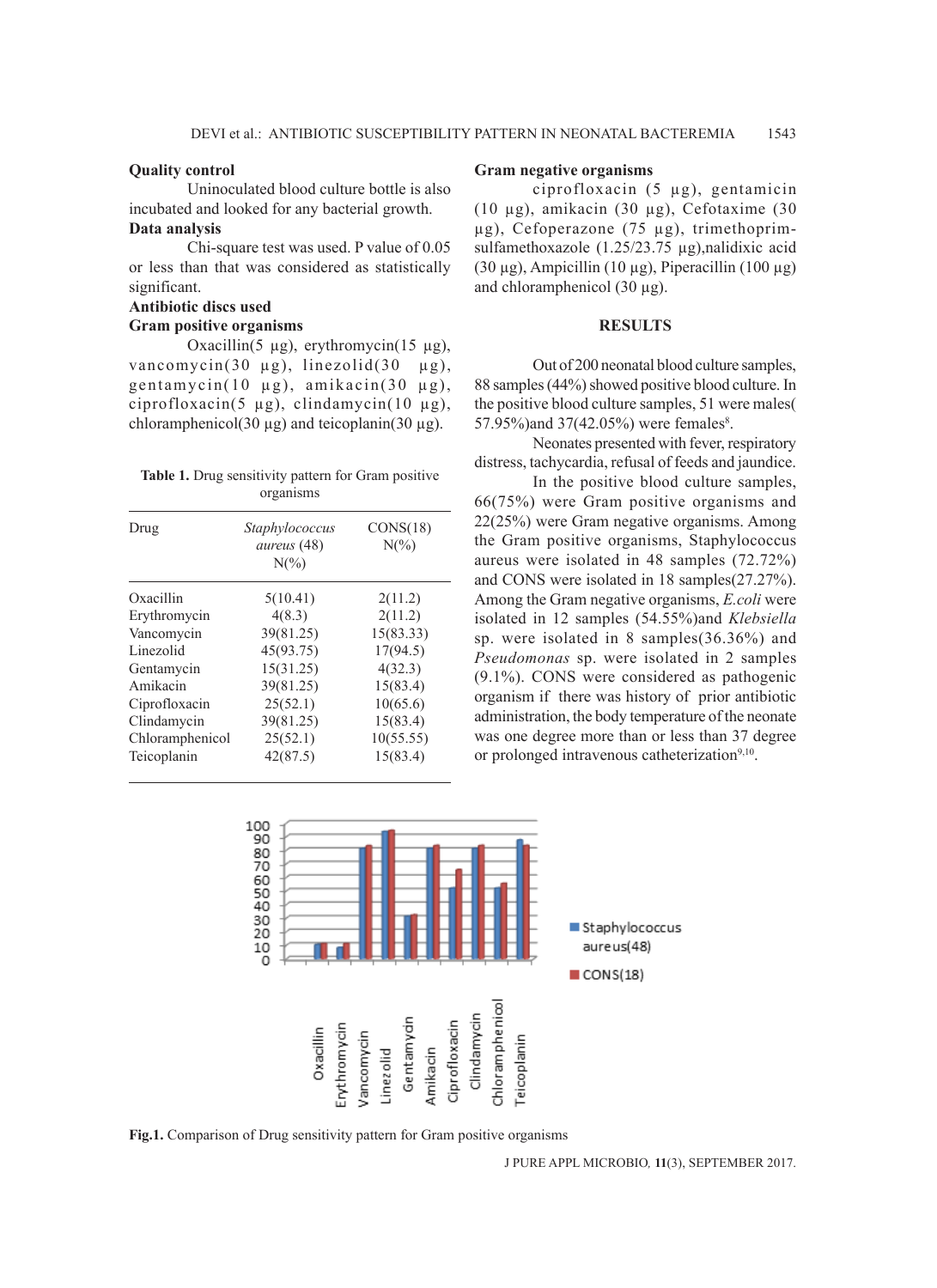# **DISCUSSION**

Neonatal bacteremia is difficult to diagnose clinically as the presentation is mostly nonspecific. Blood culture remains the gold standard method for the lab diagnosis.

The common neonatal risk factors in this study were prematurity, low birth weight and prolonged intravenous catheterisation. Immature immune system may be the reason for the occurrence of bacteremia in premature and low birth weight neonates. Maternal risk factors include genitourinary infections and premature rupture of membranes<sup>11</sup>.

Bloodstream infections in early neonatal period may be of maternal origin like early rupture of membranes or genitourinary infections. Bacteremia in late neonatal period is mostly

| Drug            | Staphylococcus<br><i>aureus</i> (48)<br>$N(\%)$ | CONS(18)<br>$N\binom{0}{0}$ |  |
|-----------------|-------------------------------------------------|-----------------------------|--|
| Oxacillin       | 43(89.6)                                        | 16(88.88)                   |  |
| Erythromycin    | 44(91.66)                                       | 16(88.88)                   |  |
| Vancomycin      | 9(37.5)                                         | 3(16.7)                     |  |
| Linezolid       | 3(6.25)                                         | 1(5.55)                     |  |
| Gentamycin      | 33(68.75)                                       | 14(77.77)                   |  |
| Amikacin        | 9(18.75)                                        | 3(16.66)                    |  |
| Ciprofloxacin   | 23(47.9)                                        | 8(44.44)                    |  |
| Clindamycin     | 9(18.75)                                        | 3(16.66)                    |  |
| Chloramphenicol | 23(47.92)                                       | 8(16.6)                     |  |
| Teicoplanin     | 6(12.5)                                         | 3(16.6)                     |  |

**Table 2.** Drug resistance pattern for Gram positive organisms



Fig. 2. Comprison of Drug resistance pattern for Gram positive organisms

|  | Table 3. Drug sensitivity pattern for Gram negative organisms |  |  |  |
|--|---------------------------------------------------------------|--|--|--|
|  |                                                               |  |  |  |
|  |                                                               |  |  |  |
|  |                                                               |  |  |  |

| Drug            | $E. coli$ (12)<br>$N(\%)$ | Klebsiella $sp(8)$<br>$N\binom{0}{0}$ | Pseudomonas $sp(2)$<br>$N(\%)$ |
|-----------------|---------------------------|---------------------------------------|--------------------------------|
| Ciprofloxacin   | 10(83.3)                  | 6(75)                                 | 1(50)                          |
| Gentamycin      | 3(25)                     | 5(62.5)                               | 1(50)                          |
| Amikacin        | 11(91.66)                 | 7(87.5)                               | 2(100)                         |
| Cefotaxime      | 3(25)                     | 1(12.5)                               | (0)                            |
| Cefoperazone    | 1(8.33)                   | 2(25)                                 | 1(50)                          |
| Cotrimaxazole   | 1(8.33)                   | 1(12.5)                               | (0)                            |
| Nalidixic acid  | 4(33.33)                  | 5(62.5)                               | 1(50)                          |
| Ampicillin      | 3(25)                     | 2(25)                                 | (0)                            |
| Chloramphenicol | 2(16.66)                  | 1(12.5)                               | (0)                            |
| Piperacillin    | 10(83.33)                 | 6(75)                                 | 2(100)                         |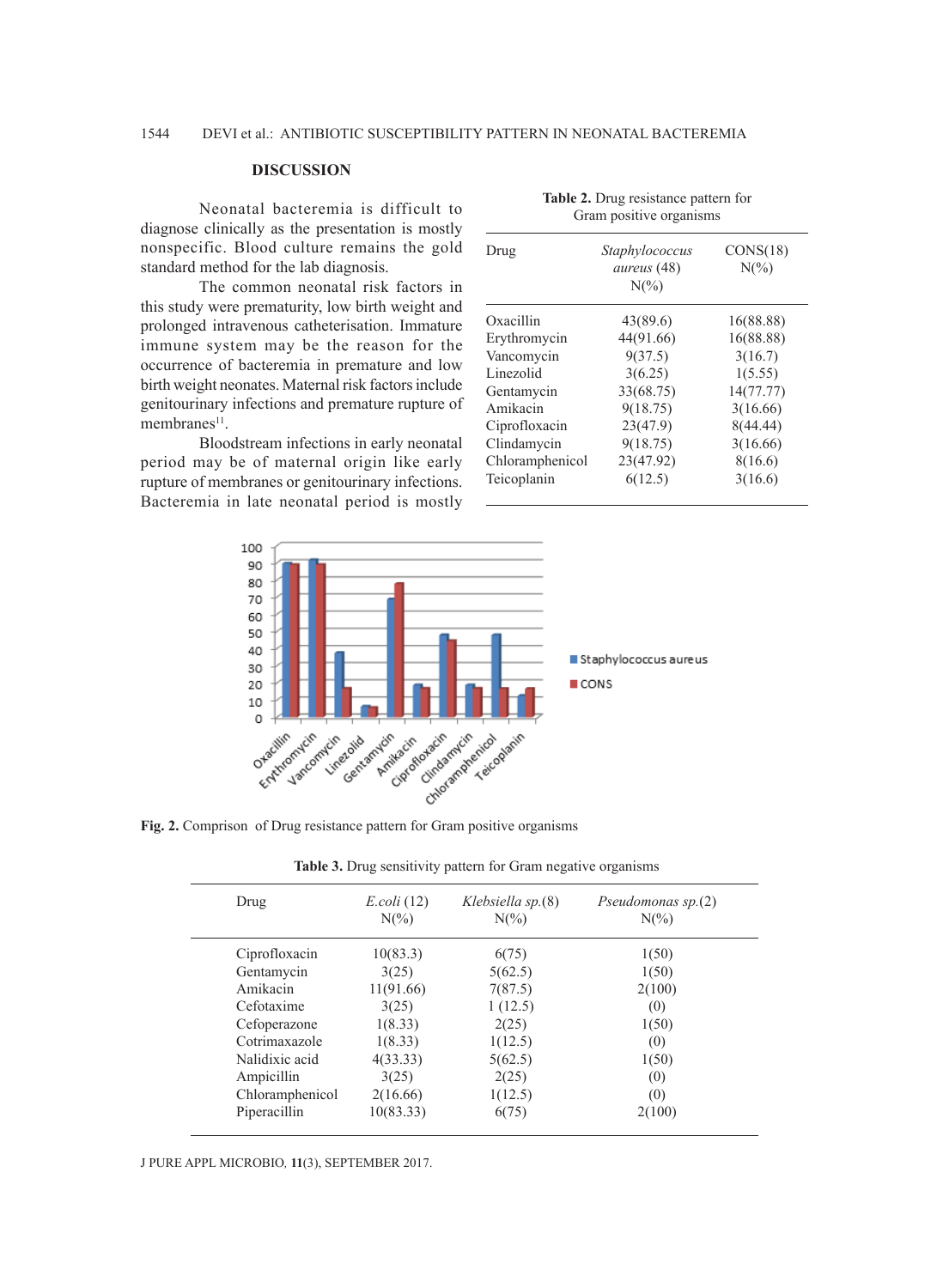community acquired or hospital acquired. Neonates with prolonged stay at NICU are exposed to the hospital flora. Skin and mucosal carriers of hospital personnel and baby handlers may transmit the infections to the neonates. Staphylococcus epidermidis may cause bloodstream infections because of biofilm formation in intravenous catheters. Skin damage occurring during catheter insertion inhibits TLR2-dependent proinflammatory cytokine production and this will allow *S. epidermidis* to adhere, proliferate and migrate along catheters with minimum interference from host defenses<sup>12</sup>. This is common in preterm neonates. Lipoteichoic acid and lipid S present in Staphylococcus cell wall has got antiphagocytic properties. This may be the reason for high occurrence of Gram positive organisms in neonatal bloodstream infections<sup>13</sup>.

Neonates presented with fever, respiratory distress, refusal of feeds and jaundice.

In this study, out of 200 neonatal blood culture samples, 88 (44%) were blood culture positive.This percentage was comparable to other studies like Roy *et al* and Kayange *et al*.

In the present study 47% were low birth weight neonates and 35% were preterm neonates in the positive blood culture samples. This may be because of the immature immune system in these neonates14.

In the positive blood culture samples, the percentage of males (57.95%) was higher than females (42.05%).This was comparable to other



**Fig.3.** Comparison of various Drug sensitivity pattern for Gram negative organisms

| Drug            | $E. coli$ (12)<br>$N\binom{0}{0}$ | Klebsiella sp.(8)<br>$N\binom{0}{0}$ | Pseudomonas sp.(2)<br>$N\binom{0}{0}$ |
|-----------------|-----------------------------------|--------------------------------------|---------------------------------------|
| Ciprofloxacin   | 2(16.6)                           | 2(25)                                | 1(50)                                 |
| Gentamycin      | 9(75)                             | 3(37.5)                              | 1(50)                                 |
| Amikacin        | 1(8.33)                           | 1(12.5)                              | $-(0)$                                |
| Cefotaxime      | 9(75)                             | 7(87.5)                              | 2(100)                                |
| Cefoperazone    | 11(91.66)                         | 6(75)                                | 1(50)                                 |
| Cotrimaxazole   | 11(91.66)                         | 7(87.5)                              | 2(100)                                |
| Nalidixic acid  | 8(66.66)                          | 3(37.5)                              | 1(50)                                 |
| Ampicillin      | 9(75)                             | 6(75)                                | 2(100)                                |
| Chloramphenicol | 10(83.33)                         | 7(87.5)                              | 2(100)                                |
| Piperacillin    | 2(16.66)                          | 2(25)                                | (0)                                   |

**Table 4.** Drug resistance pattern of Gram negative organisms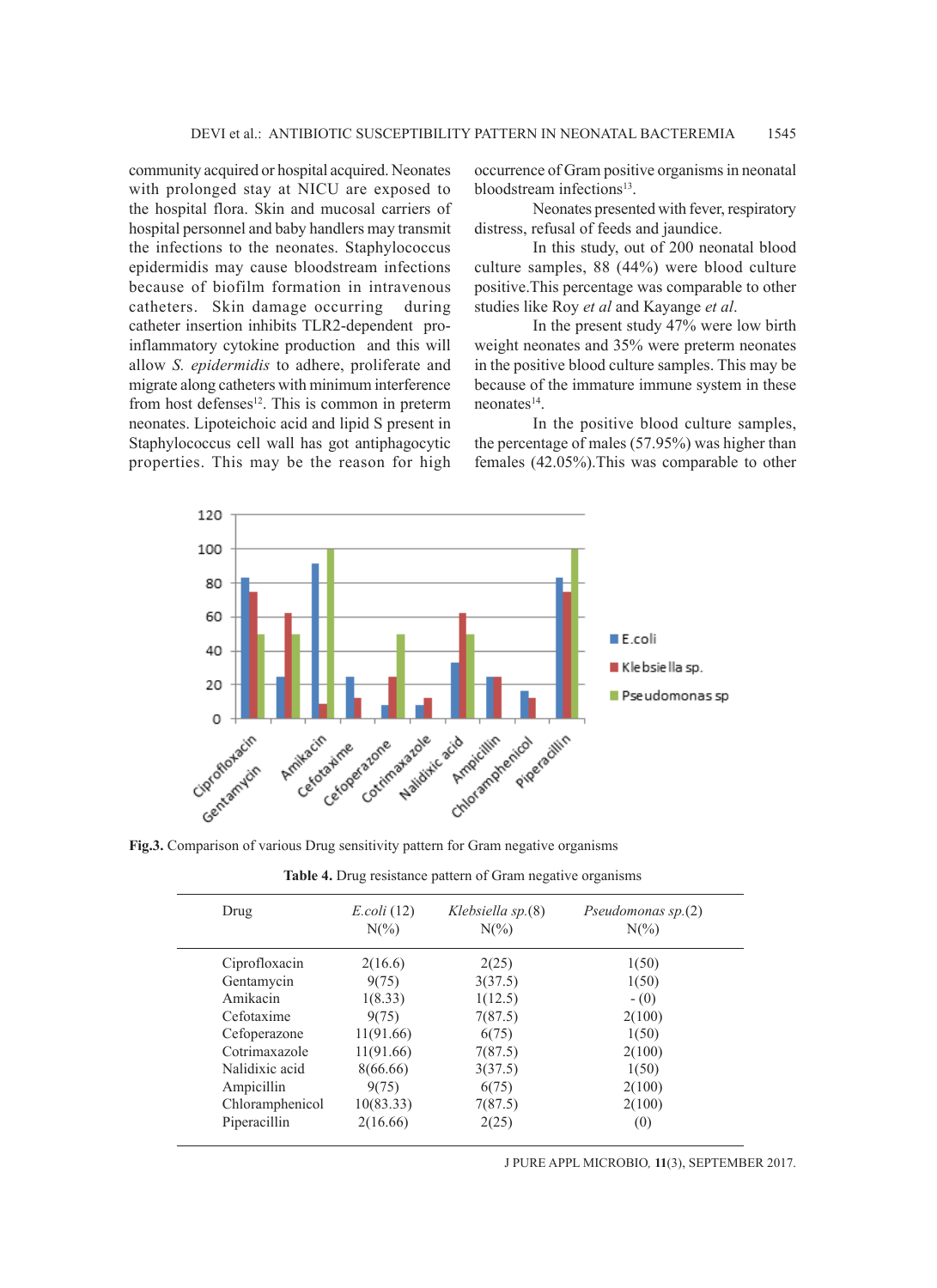

**Fig. 4.** Comparison of Drug resistance pattern of Gram negative organisms

studies like Begum *et al* and Sreshtha *et al*. This may be due to X linked gene regulation of gamma globulin synthesis. The figures 1,2,3 and 4 shows the comparison of different types of drugs with gram positive and negative organism with graphical representation.

The tabular 1,2,3 and 4 are shows the isolation rate of Gram positive organisms (75%) was higher than Gram negative organisms (25%). This is in concordance with other studies like Ballot *et al* ,Kaufman and Fairchild and Hoogen *et al*. Among the Gram positive organisms, *Staphylococcus aureus* was the predominant isolate (72.73%) followed by CONS(27.3%).This may be due to colonization of skin and mucosa in hospital personnel's and improper hand washing techniques. Among the Gram negative organisms, the isolation rate of *E.coli* was 54.5% followed by *Klebsiella*  sp.(36.36%) and *Pseudomonas* sp. was isolated in 9.09%15,16.

Most of the Gram positive organisms showed oxacillin resistance. *Staphylococcus aureus*  showed 89.6% and CONS showed 88.88% oxacillin resistance. They also showed high resistance to erythromycin, gentamycin, ciprofloxacin and chlramphenicol. Vancomycin resistance rate was 18.7% for *Staphylococcus aureus* and 16.7% for CONS. In this study, *Staphylococcus aureus* was sensitive to clindamycin in 81.25% and amikacin in 81.25%.It showed the highest sensitivity towards

J PURE APPL MICROBIO*,* **11**(3), SEPTEMBER 2017.

teicoplanin and linezolid. CONS also showed similar sensitivity pattern<sup>17</sup>.

Gram negative isolates like *E.coli* and *Klebsiella* sp. showed higher resistance rate towards gentamycin (37.5-75%), third generation cephalosporins (75-95.66%), nalidixic acid(37.5- 75%) and chloramphenicol(83.33-87.5%)18.The sensitive rate of *E.coli* for amikacin was 91.66% and for piperacillin was 83.33%. *Klebsiella* sp. showed higher sensitivity to amikacin (87.5%). *Pseudomonas* sp. was resistant to gentamycin(50%), ciprofloxacin(50%), cefaperazone(50%) and cefataxime(100%). It showed 100% sensitivity towards piperacillin. The higher resistance rate of organisms may be due to injudicious use of antibiotic drugs and bacterial mechanisms of drug resistance<sup>19</sup>.

#### **CONCLUSION**

In this study Gram positive organisms were the predominant isolates in blood stream infections in neonates. Staphylococcus aureus and CONS showed higher resistance rates towards oxacllin. Gram negative organisms showed higher resistant rate towards third generation cephalosporins and gentamycin. Gram negative organisms were more sensitive towards amikacin and piperacillin. Proper hand washing and treatment of Staphylococcal carriers will reduce the